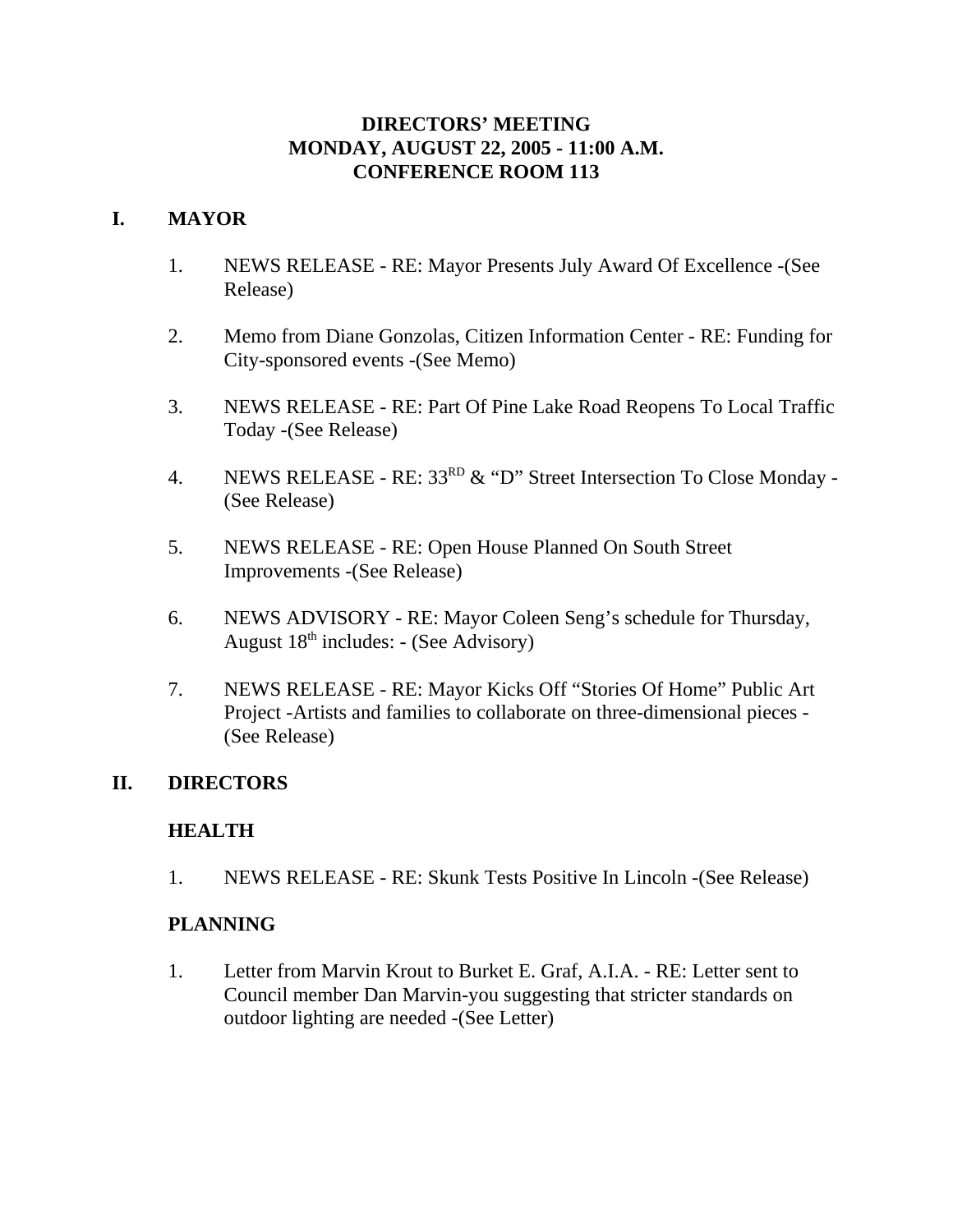# **PUBLIC WORKS & UTILITIES**

- 1. Public Works & Utilities ADVISORY RE: Upcoming Public Meeting "O" Street Roadway Improvement Project -Project #701780 - (See Advisory)
- 2. Response Letter from Scott Opfer to Billy Vogel RE: Your concerns about traffic operations at the intersections 70<sup>th</sup> & Nebraska Hwy 2 & 70<sup>th</sup> & Pine Lake Road -(See Letter)
- 3. Public Works & Utilities ADVISORY RE: Paving Unit #139 Benton Street;  $1^{st}$  Street to 600' West - Project #565139 - (See Advisory)
- 4. Public Works & Utilities ADVISORY RE: Public Open House-South Street Improvements Project -Project #540009 - (See Advisory)

# **URBAN DEVELOPMENT**

1. Interoffice Memo from Clinton W. Thomas, Real Estate Division - RE: Street & Alley Vacation #05006 West Cleveland Avenue from NW 53<sup>rd</sup> to approximately NW  $49<sup>th</sup>$  Street - (See Memo)

# **WEED CONTROL AUTHORITY**

1. Combined Weed Program - City of Lincoln - July 2005 Monthly Report.

## **III. CITY CLERK**

1. Material from Jan Bolin, Budget Office sent to Council Office by City Clerk Joan Ross - RE: 2005-06 Budget Resolution-05R-203 -(Copy of Material on file in the City Council Office.) (See Material)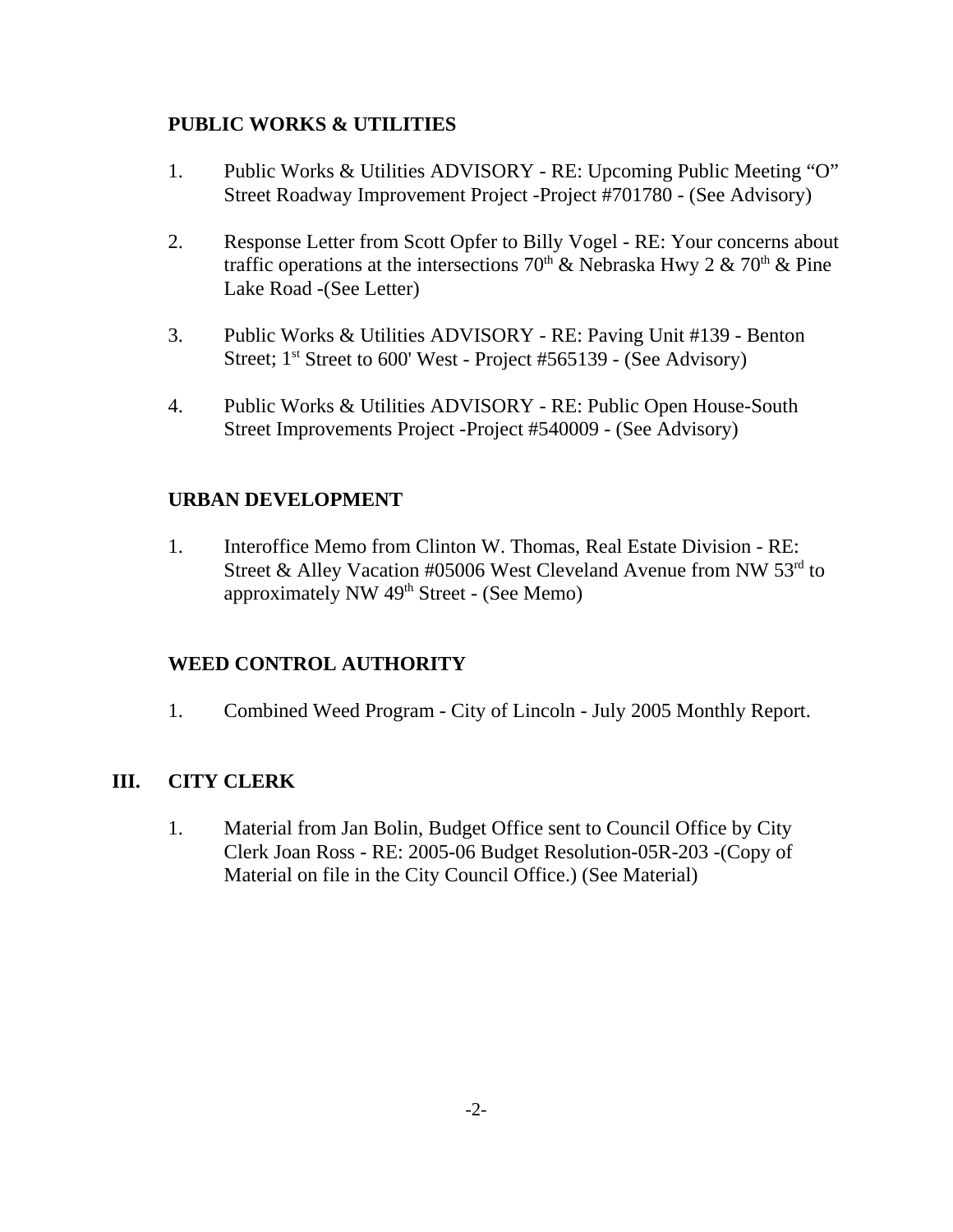## **IV. COUNCIL**

## **A. COUNCIL REQUESTS/CORRESPONDENCE**

# **JONATHAN COOK**

1. Request to Public Works & Utilities Department/ Weed Control Authority - RE: Overgrown weeds SW  $25^{\text{th}}$  & W Plum - (RFI#126 - 8/12/05). — 1.) **SEE RESPONSE FROM RUSS SHULTZ, WEED CONTROL AUTHORITY RECEIVED ON RFI#126 - 8/15/05.**

# **COUNCIL - RFI'S**

1. Request to Public Works & Utilities Department - RE: Salt Creek Floodplain segment of South Beltway - (RFI#1 - 6/28/05). — **[NOTE: 1.) Received response from Nicole Fleck-Tooze, Public Works & Utilities Department on Council RFI#1-7/18/05-listed & response attached on the Directors' Addendum for July 18th.]** 

# **ROBIN ESCHLIMAN**

1. Request to Mark Bowen, Mayor's Office - RE: Weekly updates to the City Council on the status of ITI - (RFI#1 - 7/07/05). — **1.) SEE RESPONSE FROM MARK BOWEN, MAYOR'S OFFICE RECEIVED ON RFI#1 - 8/04/05.**

# **DAN MARVIN**

1. Request to Finance Department OR Personnel Department - RE: All Tax Funds-Expenditures By Category-1998-99 Through 2005-06 Mayor Recommended Budget - (RFI#1 - 8/15/05)

## **ANNETTE McROY**

1. Request to Karl Fredrickson, Public Works & Utilities Director/Lynn Johnson, Parks & Recreation Director - RE: A Divided City - (RFI#166 - 7/21/05)